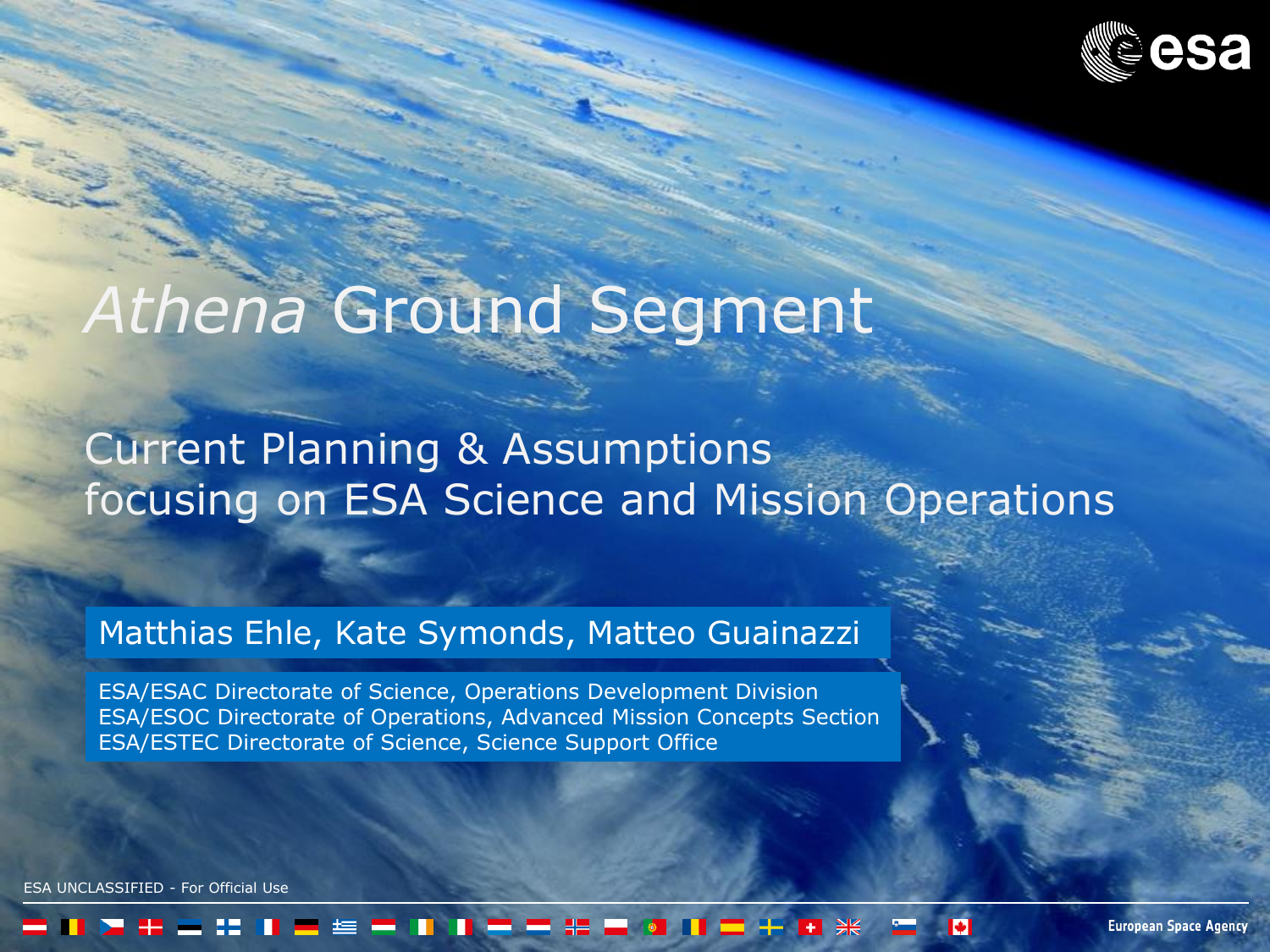# Overview: Ground Segment of an ESA mission



Main actors of a Ground Segment:

- **Operations Ground Segment (OGS)** (see MAD=Mission Assumption Document) Mission Operations Centre **MOC** @ESOC + Ground Stations (ESTRACK)
- **Science Ground Segment (SGS)** (see SOAD=SciOps Assumption Document)
	- **⇒ Science Operations Centre <b>SOC** @ESAC
		- + Instrument Operations Teams
		- + Data processing Centres / Science Centres
		- + Project Scientist

**ESA funds** the OGS, the SOC & PS

IOTs & DP/ISCs are **nationally funded**



ESA UNCLASSIFIED - For Official Use entitled and the material material of M. Ehle, K. Symonds, M. Guainazzi | 2<sup>nd</sup> Athena Conference, 24-27/09/2018 | Slide 2

IфI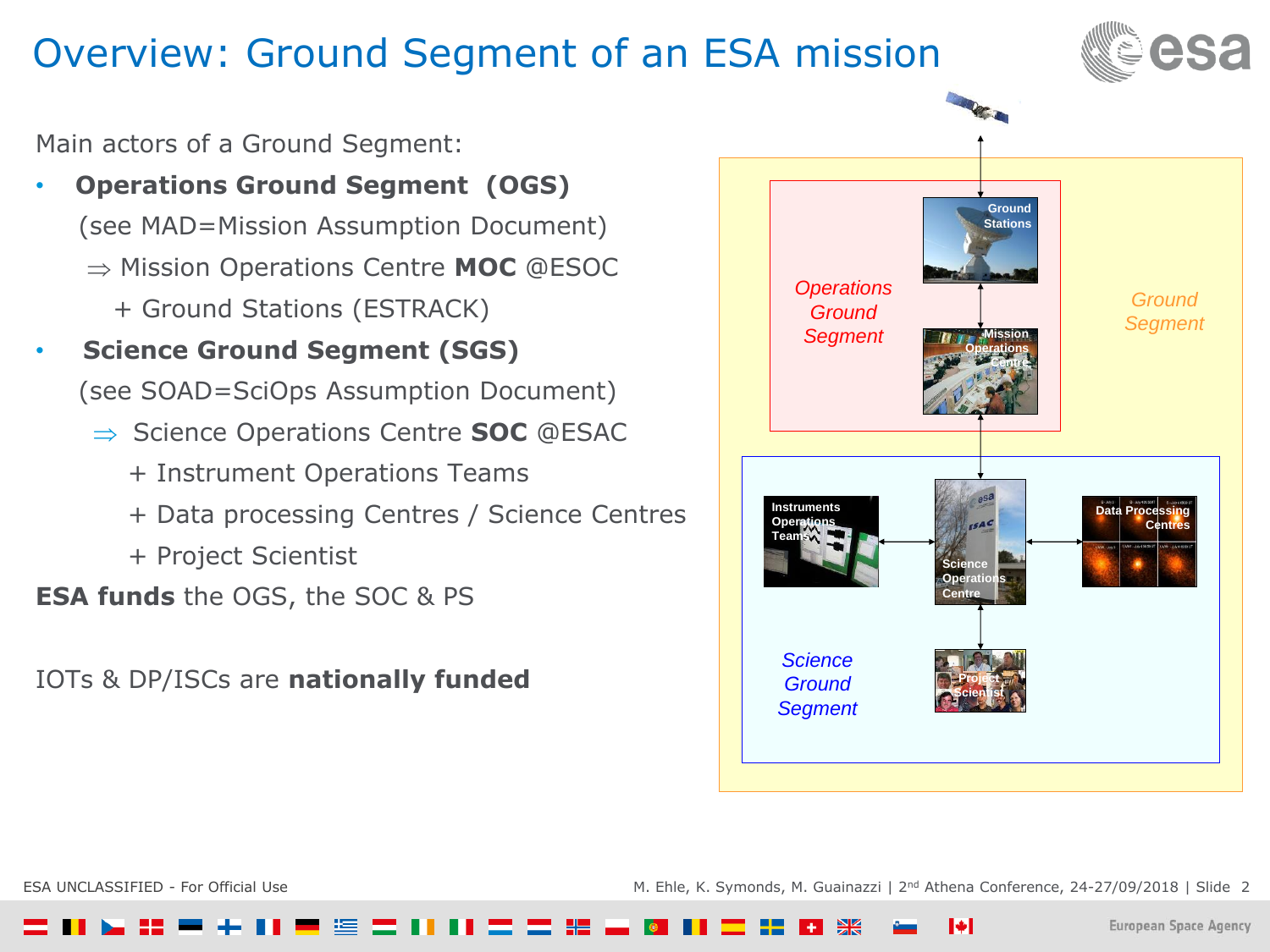# *Athena* Mission Operations Assumptions: MOC & Ground Station Approach



Mission Operations Centre (MOC) main responsibility:

**Uplink** all Telecommands for control and operations of the *Athena* Spacecraft.

**Receive** all Telemetry covering both Science and Housekeeping data.

MOC for *Athena* will be in Darmstadt Germany at ESA's European Space Operations Centre ESOC.



ESOC will utilise its access to multiple ESTRACK Ground Stations including 35m antennas which will be routinely used to command and control *Athena*.

ESA UNCLASSIFIED - For Official Use entitled and the material of the M. Ehle, K. Symonds, M. Guainazzi | 2<sup>nd</sup> Athena Conference, 24-27/09/2018 | Slide 3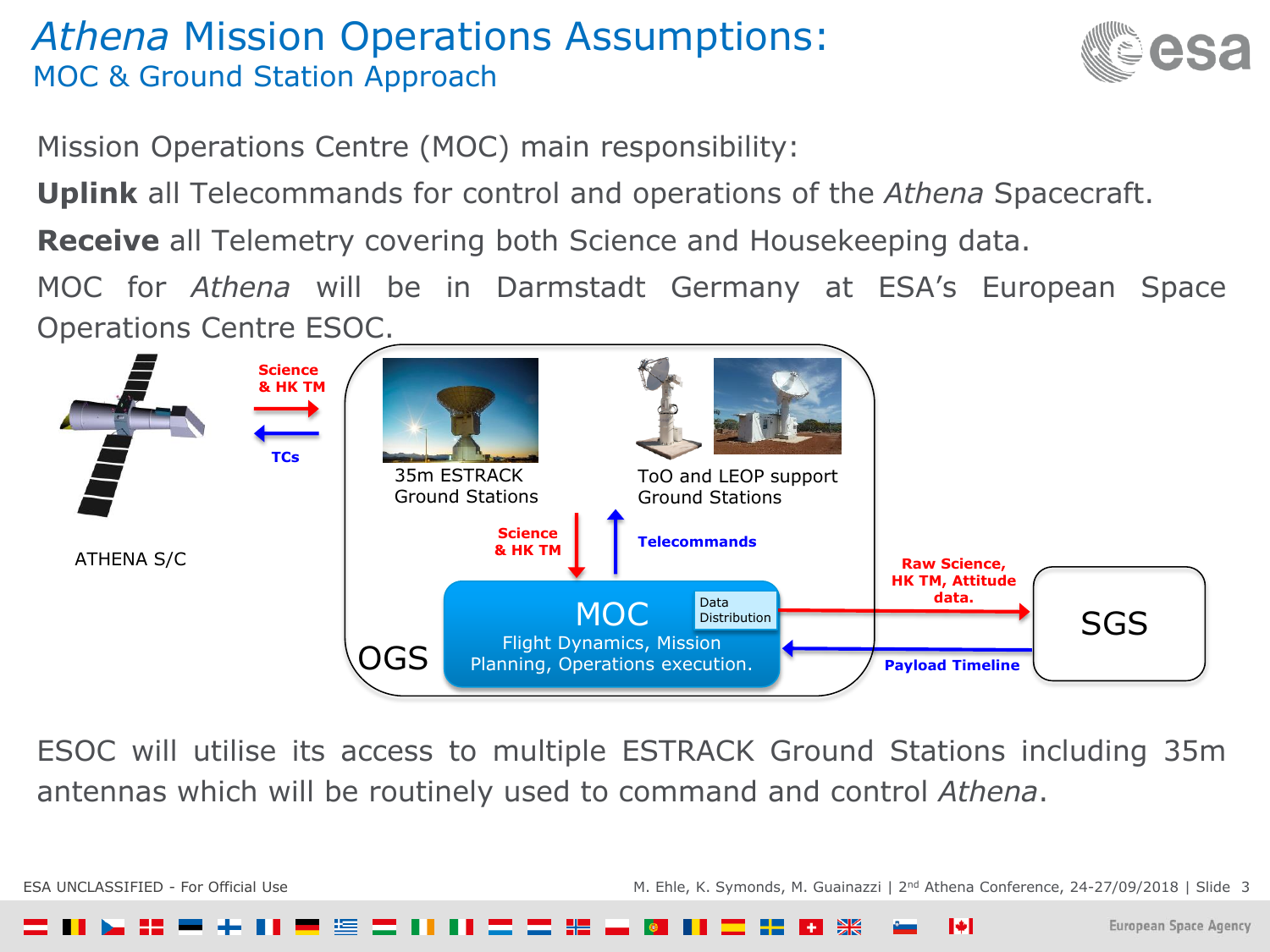# Science driven MOC activities.

To support *Athena* operations, MOC will provide:

- Support Launch & Early Orbit Phase (LEOP) activities, followed by Transfer phase to reach the operational L2 orbit.
- $\triangleright$  Ground station coverage optimised for each operational phase:
	- LEOP: 24 hours per day for 2 days
	- Transfer & Commissioning: 8 hours per day (35m antennas) for 90 days
	- Routine: 4 hours per day (35m antennas). ToO 2m to 4.5m antennas.
- On board mission autonomy
	- Allowing for up to 3 days routine operations without ground contact (onboard s/w & storage)
	- Automated corrective actions (e.g. use of redundant  $h/w$ ) in case of single on-board anomalies => minimizing Science outage.
- Routine uplink of Mission timelines and dumping of science data.
- All Science data to SGS within 5 working days from observation. ToO QLA data within 2 hours.
- Orbit Control manoeuvres foreseen monthly to maintain the L2 orbit.
- Debris mitigation de-orbiting at end of mission.

ESA UNCLASSIFIED - For Official Use M. Ehle, K. Symonds, M. Guainazzi







IФ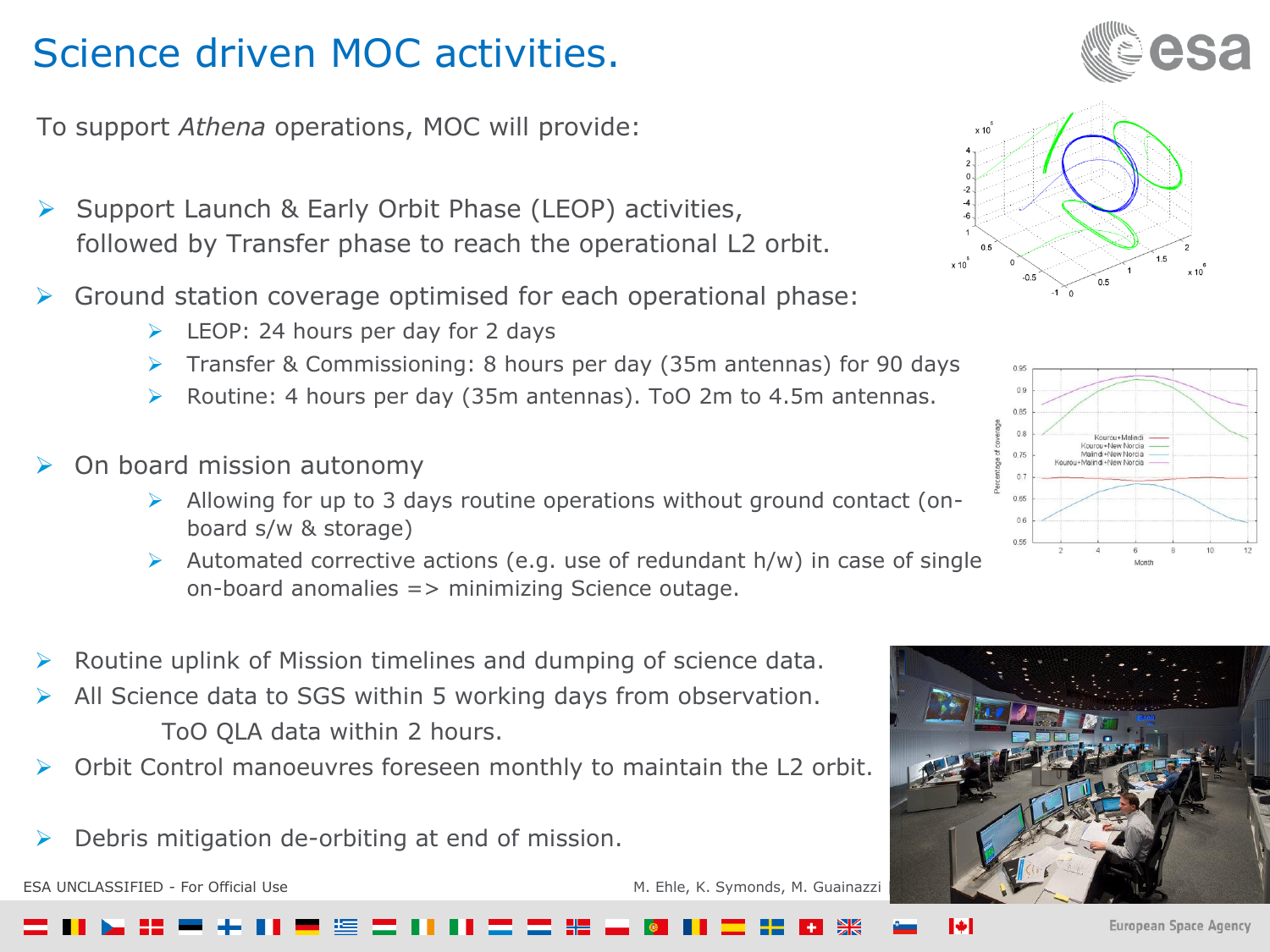

As elaborated in SOAD and used for Instrument Consortia Consolidation.

Based on intense discussions with

Proto-Consortia PIs (Didier Barret & Paul Nandra)

and especially members of Community Working groups:



- *kudos for help in reaching this level of agreement!*

ESA UNCLASSIFIED - For Official Use entitled and the state of the M. Ehle, K. Symonds, M. Guainazzi | 2<sup>nd</sup> Athena Conference, 24-27/09/2018 | Slide 5

I÷.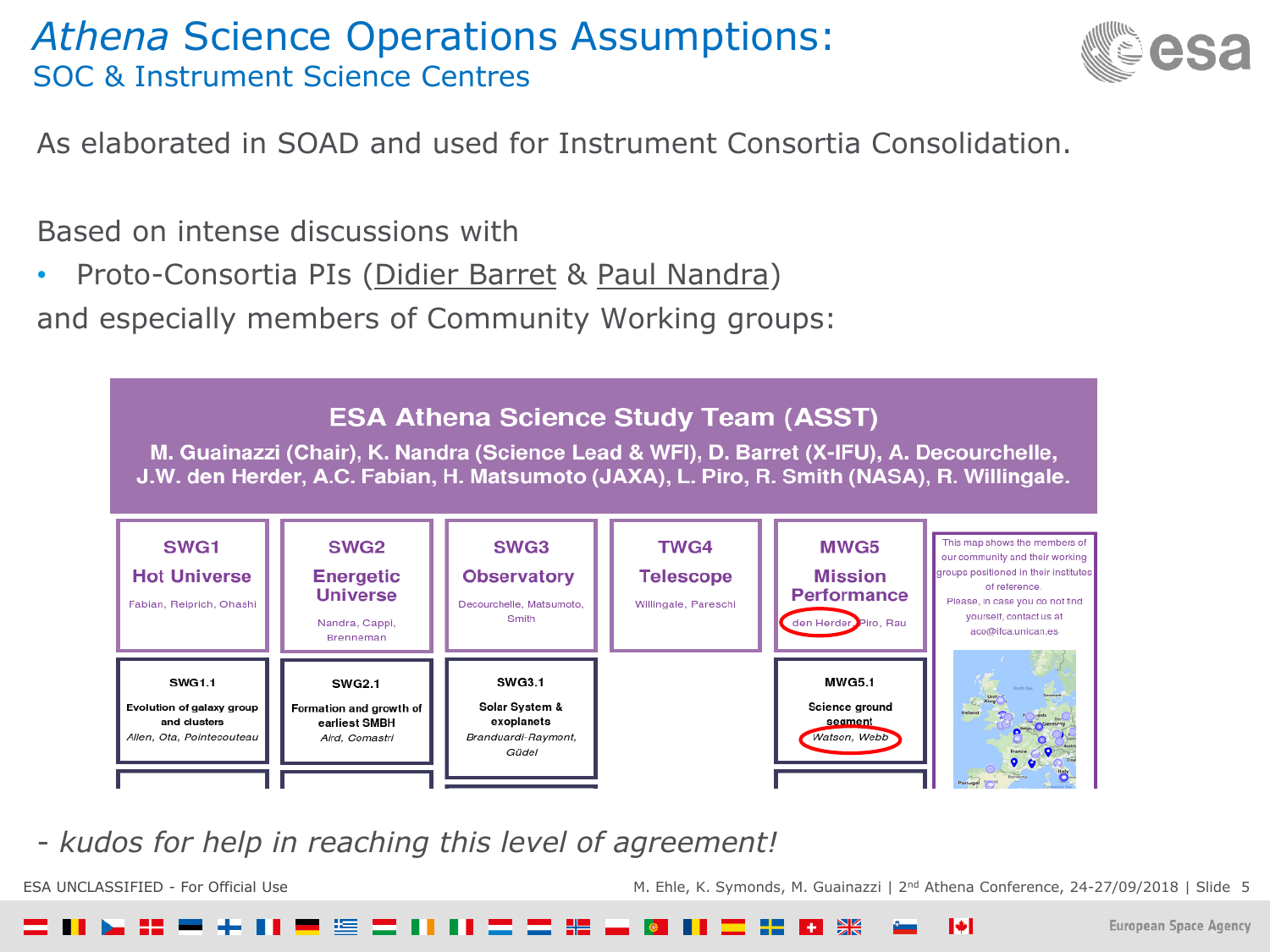



an Space Agency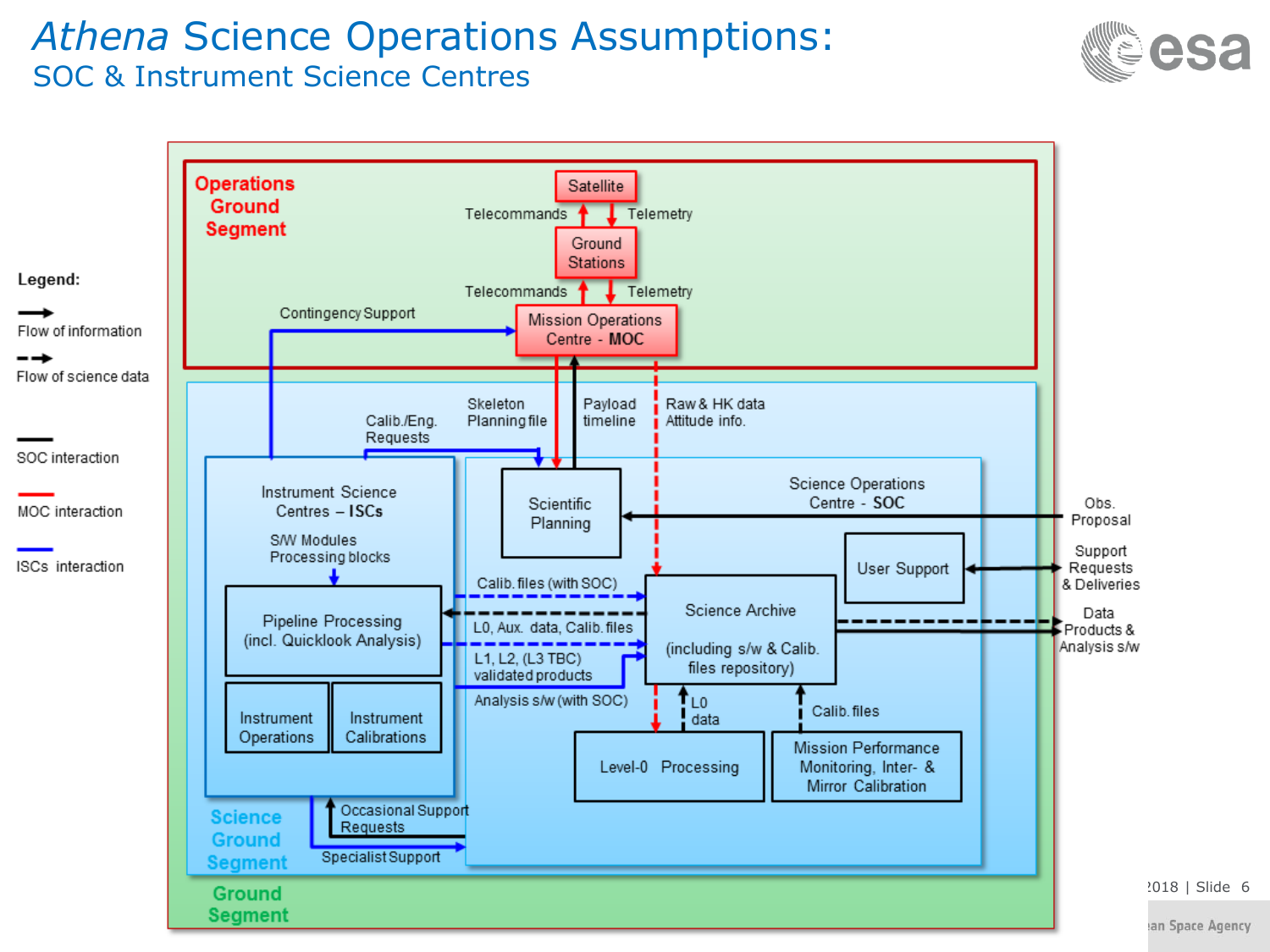



ISCs interaction

**European Space Agency** 

ESA UNCLASSIFIED - For Official Use entitled and the material material material M. Ehle, K. Symonds, M. Guainazzi | 2<sup>nd</sup> Athena Conference, 24-27/09/2018 | Slide 7

 $\blacktriangleright$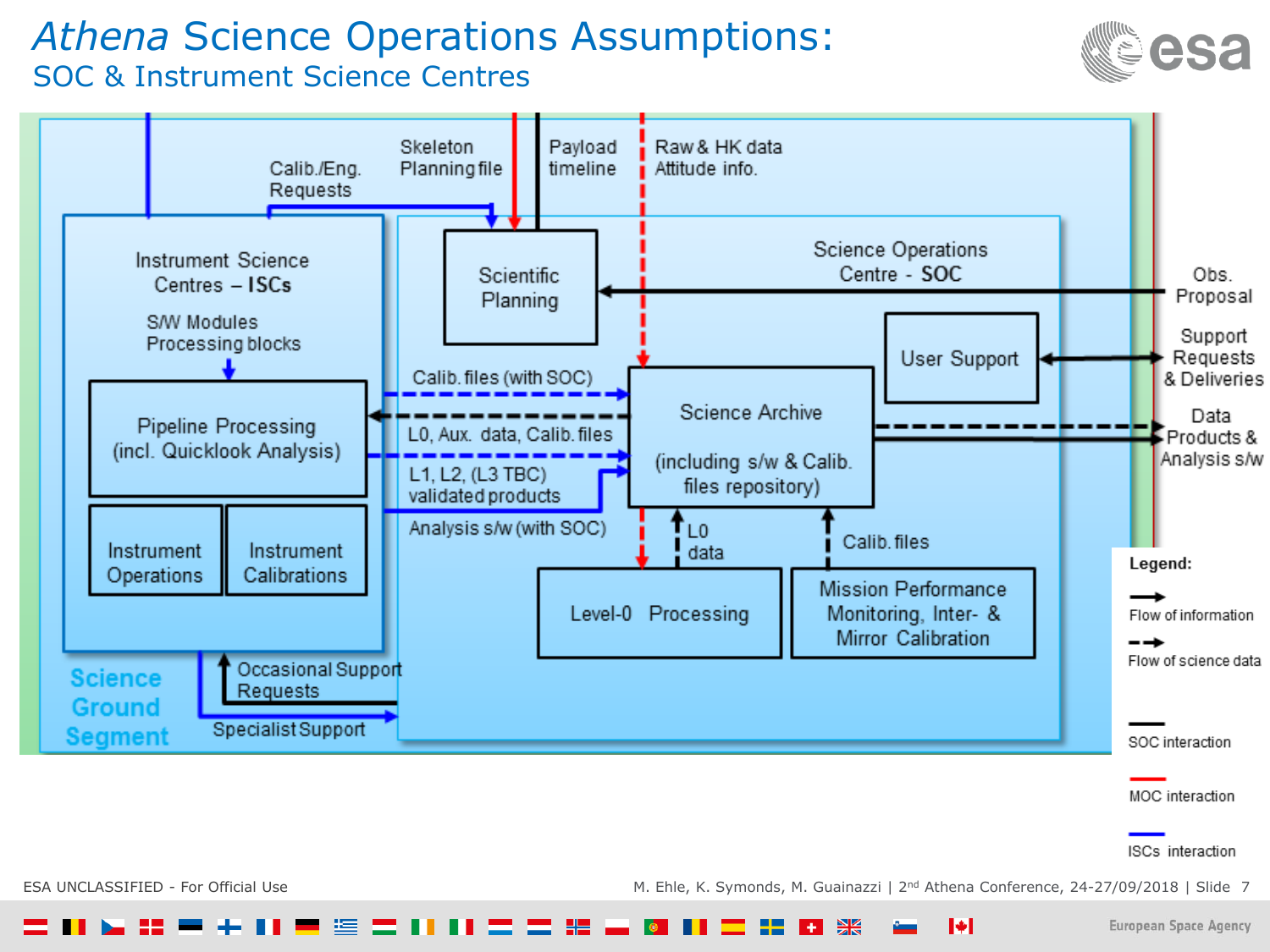

**European Space Agency** 



ESA UNCLASSIFIED - For Official Use entitled and the M. Ehle, K. Symonds, M. Guainazzi | 2<sup>nd</sup> Athena Conference, 24-27/09/2018 | Slide 8

 $\blacktriangleright$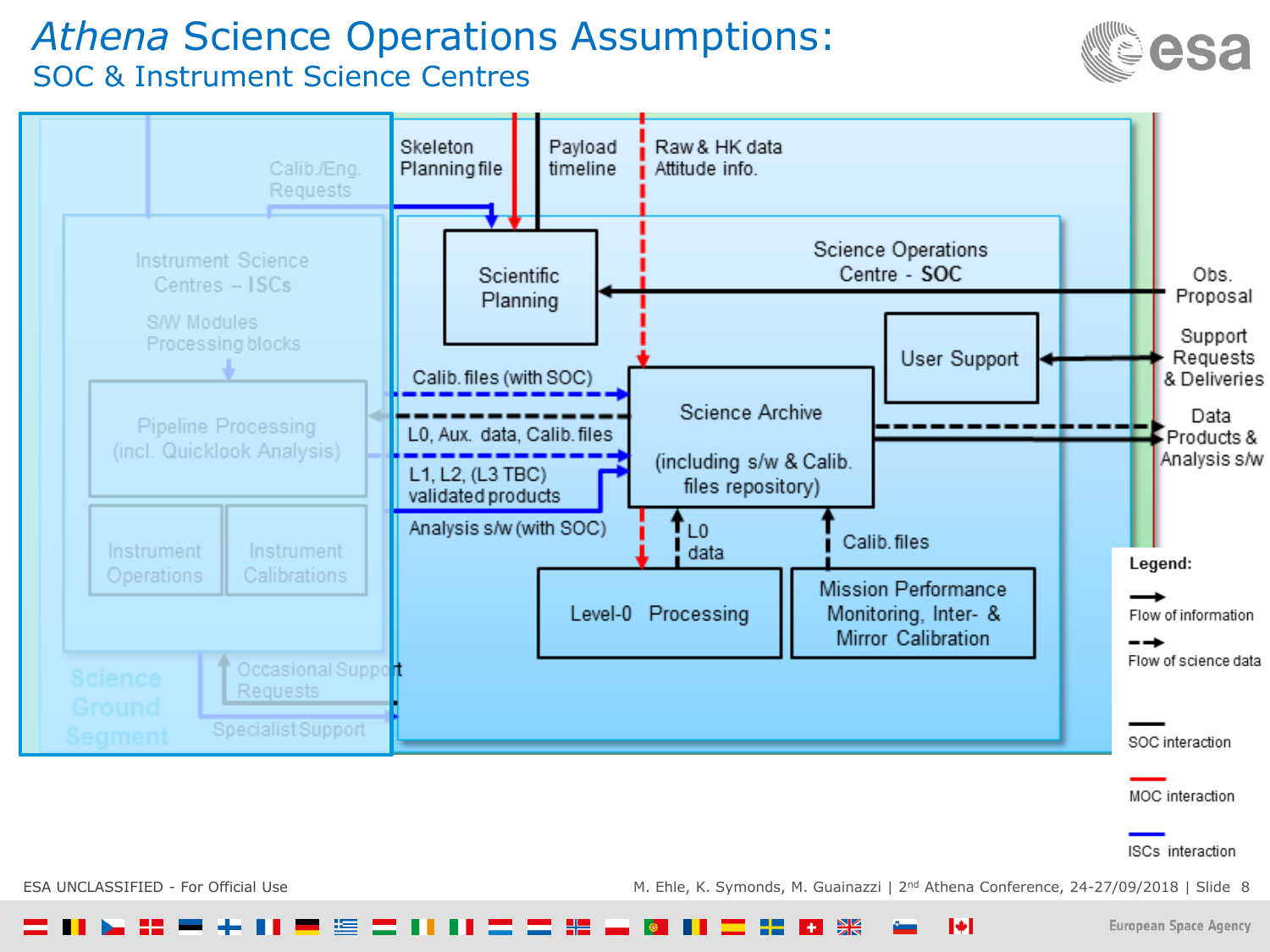

ISCs interaction

**European Space Agency** 



ESA UNCLASSIFIED - For Official Use entitled and the material of the M. Ehle, K. Symonds, M. Guainazzi | 2<sup>nd</sup> Athena Conference, 24-27/09/2018 | Slide 9

 $\blacktriangleright$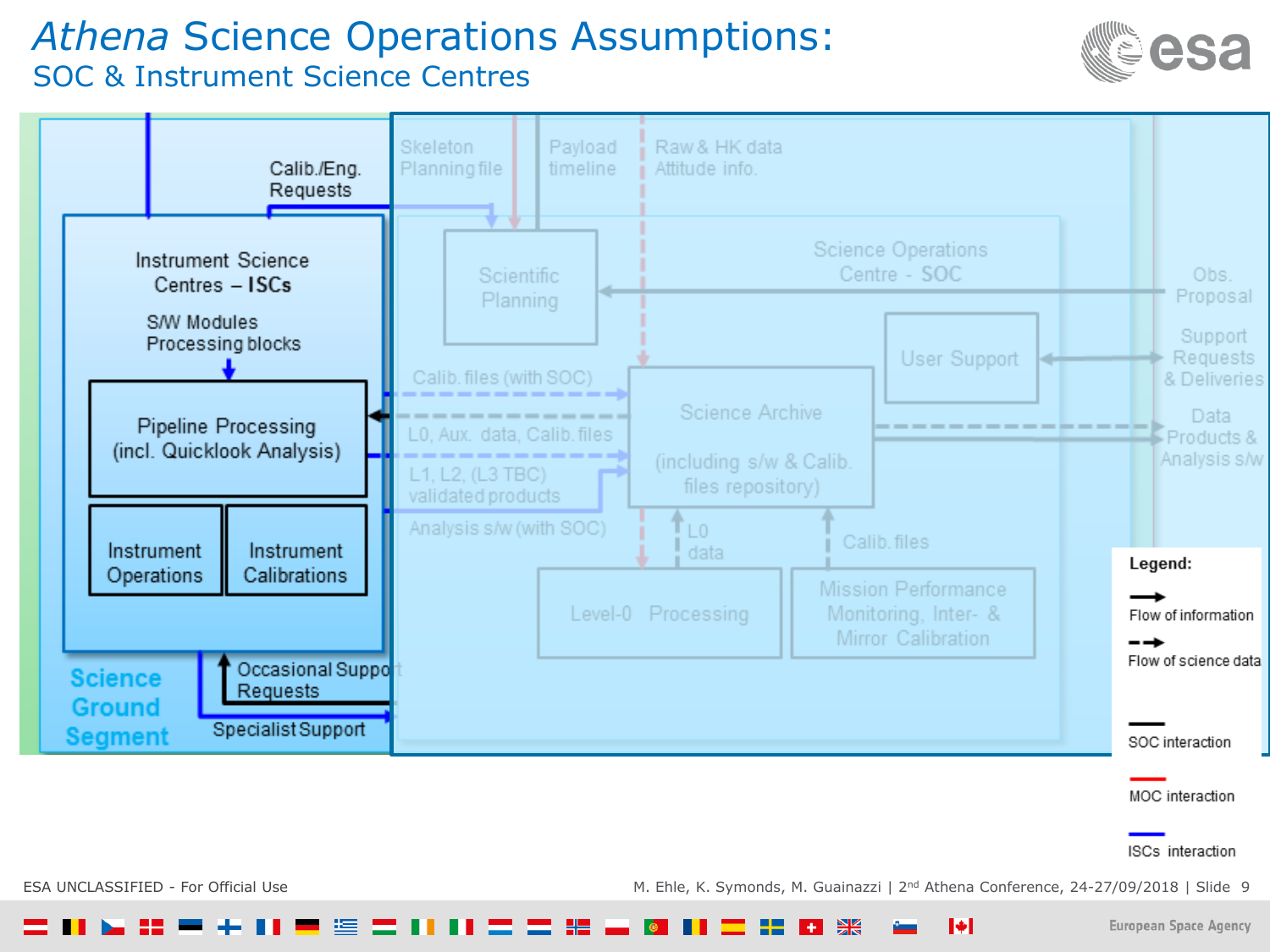# *Athena* ToO handling at SOC/MOC



For **Target of Opportunity Operations (ToO)** it is assumed that a **highly automated** process can be set up that satisfies *Athena* repointing requirements.

#### **SOC** is assumed – **after ToO approval by Project Scientist** - to provide MOC with:

- **target quaternion**, i.e. target position,
- **time** when ToO observation should start (i.e. SOC calculates the slew durations),
- Payload **parameter updates** if needed,
- **duration** of the observation,
- target quaternion for **'re-join of timeline**' observation (same as previously planned, or different)

#### **MOC** assumed activities:

- **Momentum management**. On board automation needed to support ability for load or dump of momentum,
- execute highly **automated verification & constraint checking** of ToO requested by SOC,
- uplink telecommands using either **scheduled 35m antenna** pass or additional requested support from **ToO available ground stations**.
- Depending on pass duration and timing for ToO, execution could be monitored from ground. Verification of completion & return to routine timeline during following routine pass coverage.

ESA UNCLASSIFIED - For Official Use entitled to the M. Ehle, K. Symonds, M. Guainazzi | 2<sup>nd</sup> Athena Conference, 24-27/09/2018 | Slide 10

#### I≑I . . . . .  $+1$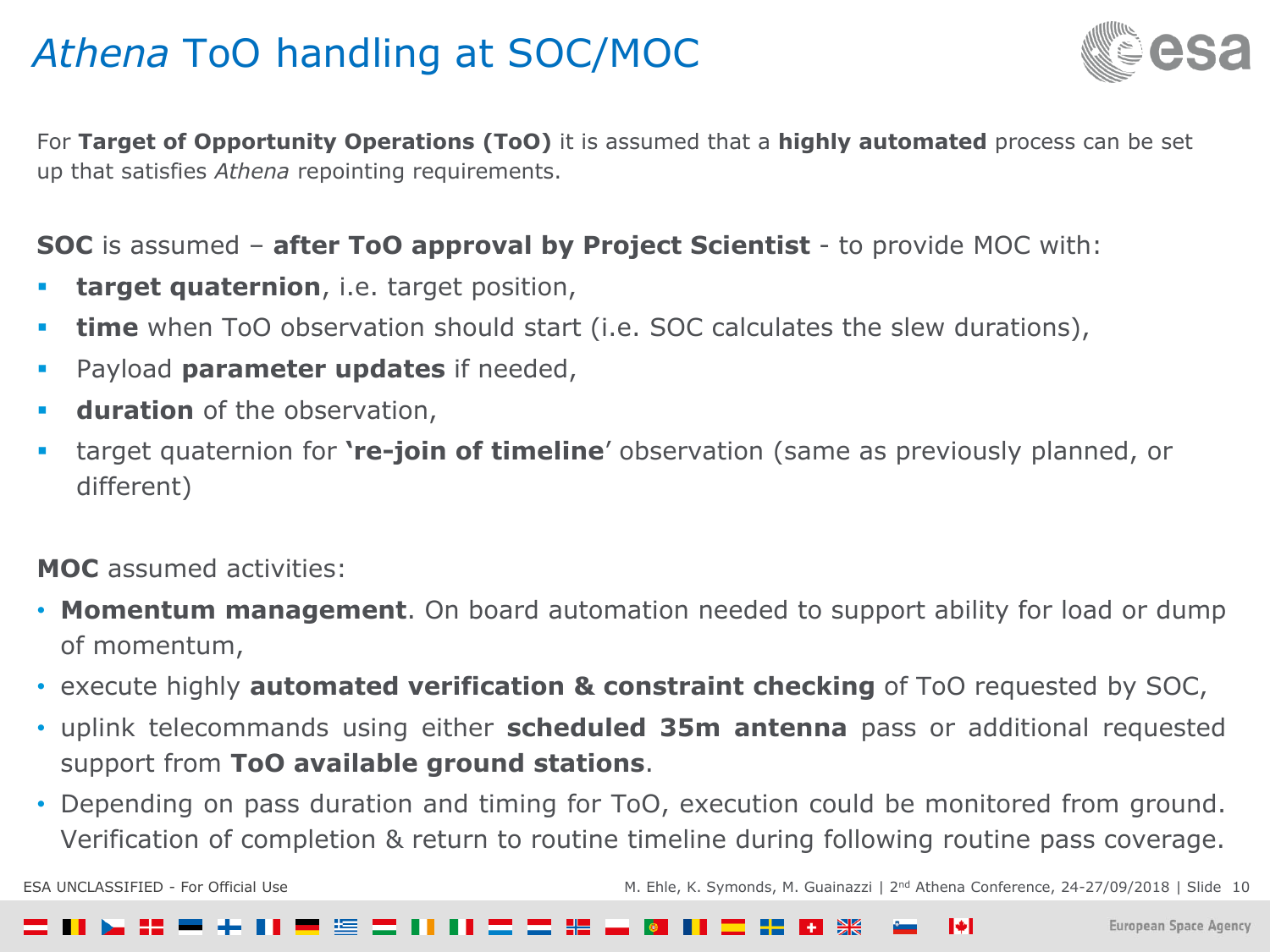# Autonomous ToO Study



#### **Autonomous Targets of Opportunity for Astronomy Mission.**

Study KO Q4 2018 (initial results after 8 months, final after 18 months)

## *The objective of this study is to define an approach for execution of onboard autonomous planning and execution of ToOs.*

- Investigation of state-of-the-art autonomous slew capabilities & comparison with current practice for ToOs observation. Assessment of all operational and dynamic constraints: Identify necessary high level architectural functionalities & requirements (On-Board s/w, Attitude & Orbit Control System, Fault Detection Isolation & Recovery Techniques)
	- => Define an operations concept for Autonomous ToO.
- Design, prototyping and demonstration of algorithms for:
	- o Target vetting, spacecraft management, autonomous slew planning and execution.
	- o Logic for returning to planned mission timeline already on board to minimise observation outage and loss of planned activities.

ESA UNCLASSIFIED - For Official Use entitled to the M. Ehle, K. Symonds, M. Guainazzi | 2<sup>nd</sup> Athena Conference, 24-27/09/2018 | Slide 11

IФ